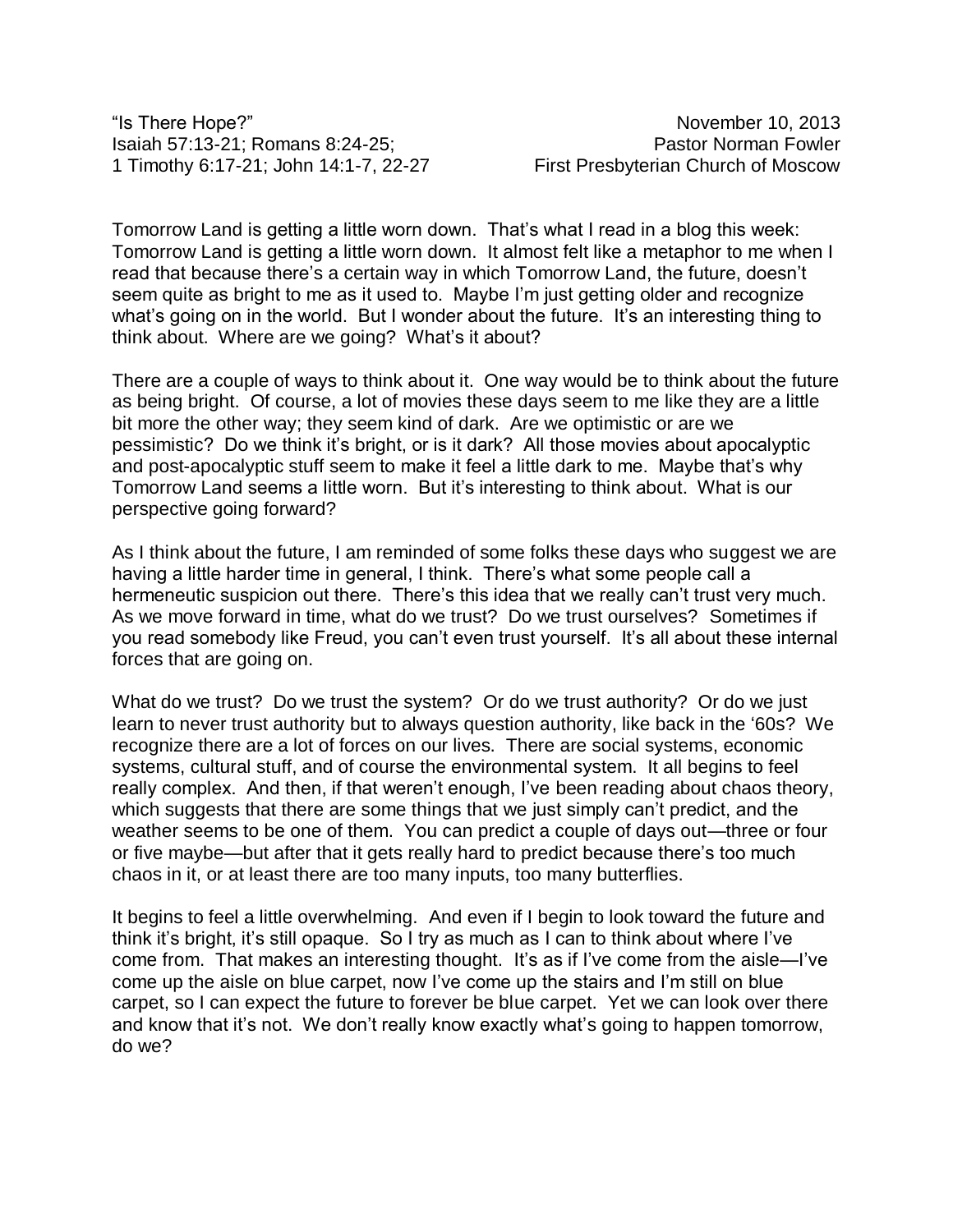Whether it's bright or it's dark, no matter how much we think we've got figured out, there's always that bit of uncertainty and wonder. In the midst of some of the chaos today I think it's easy to get a little anxiety-prone. We begin to worry about it, to wonder about it. After I looked at that stuff on chaos I thought, how do we ever know what's coming next? It depends on what we trust. How do we go into the future? I could talk a lot about all the things going on, because I think there's tons of stuff going on, but it boils down to what do we trust? I think that's exactly what Jesus is addressing when he says, "Don't worry. Believe in God and believe also in me." Believe. Trust.

I don't know how we go into tomorrow if we don't have something to trust. For me, if I didn't have God to trust into tomorrow, it would be incredibly hard. But Jesus invited us to trust in him. If we begin to notice and see that we can trust in a God that created it all, a God that makes some promises to us—in Isaiah we hear that he is the God who heals; in Romans he's the God who saves. Those go together, and offer real promise. So we have one we can trust who gives us a promise of healing, of saving. Jesus is talking about going before us to prepare a place for us. It is through that promise that we begin to think we can go into the future.

But he doesn't just promise. He shows us the way. He is the way, the truth, and the life. The other side of truth is reality, so in some ways he's saying, "I am the way, I am what's real, and I am what's life." He's inviting us, in the midst of all our uncertainty, to know that there is a way, there is something that is real (true), and there's a life that we can have through trusting him and following him. We have promise and guidance, trust, a way to go. When we have both promise and a way, we have hope. Paul is clear that hope is that thing that we haven't seen, but it's the belief that we have one who has given us the promise and the way.

It's hard to walk into the future. It's hard to do something unknown unless we have some trust that it will be all right, that we can go forward. This guidance that Jesus gives doesn't just say that it will be all right. It says there are some things we can do today. Indeed, it is the recognition that we have both promise and way that gives us hope and the confidence to go forward.

There are so many choices today, so many different things we could do. I could become paralyzed trying to decide what to do if it were just up to me. But it feels to me that through Christ we are shown a way that we have to go. We know that God is with us. It is the promise of the Spirit with us to guide us and give us direction. It's what we do together here. We come together and find the way together through Christ. Because we have hope, we have the confidence to walk together into the future.

If we listen to Timothy, it's more than just hope for the future. In some ways, if I had thought about this when I planned this sermon series, I might not have gone in chronological order with past, present, and future. I might have gone past, future, present because in some ways what we do is live in the present and both the past and the future are a concern. We use the past to try to understand what to do in the present, but we also think about the future and how it influences what we should do in